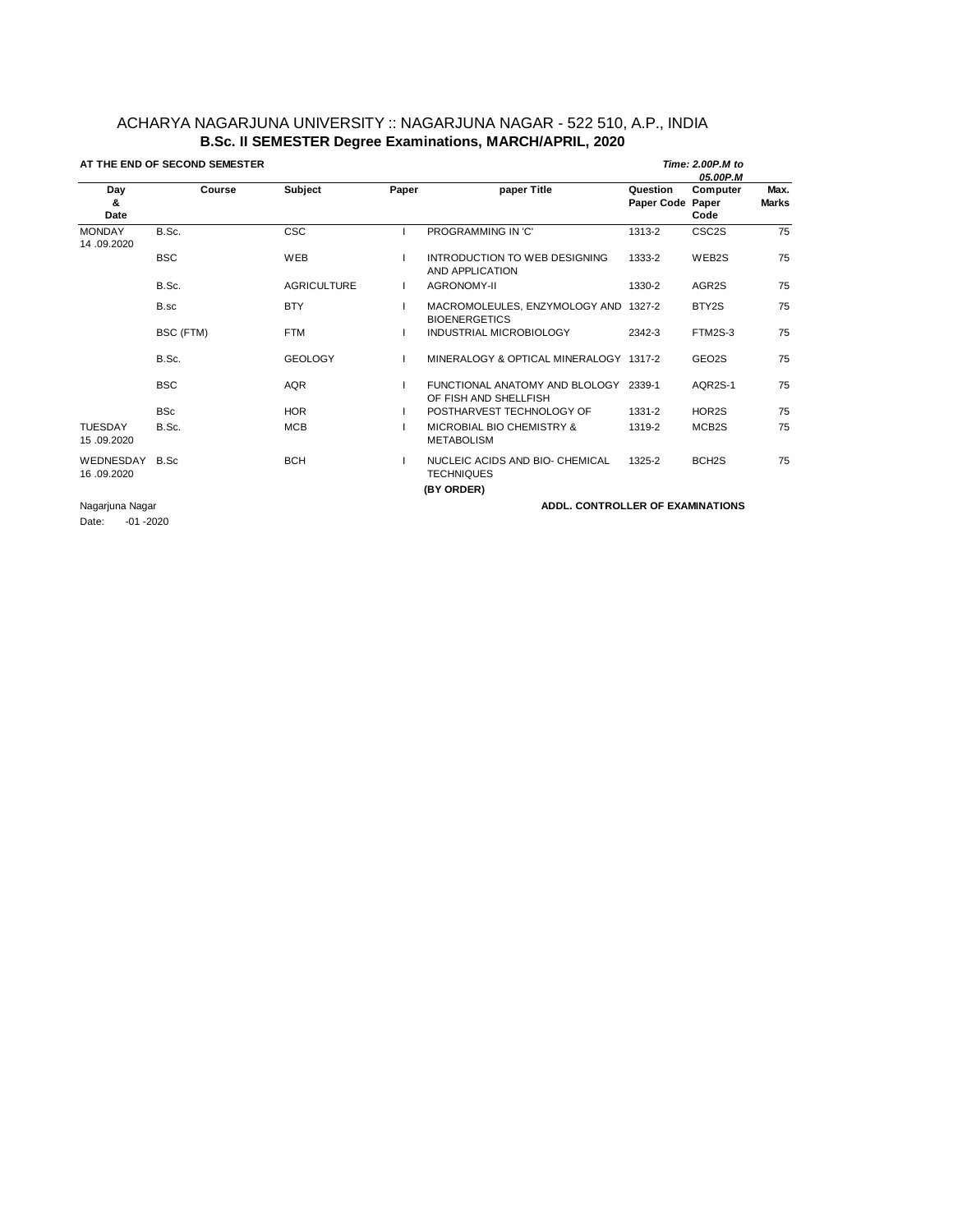## ACHARYA NAGARJUNA UNIVERSITY :: NAGARJUNA NAGAR - 522 510, A.P., INDIA **B.Sc. (ASLP) II SEMESTER Degree Examinations, MARCH/APRIL, 2020**

| AT THE END OF FIRST II<br><b>SEMESTER</b>                           |        |                |       |                                             |                                  | Time: 2.00P.M to 05.00P.M |                      |
|---------------------------------------------------------------------|--------|----------------|-------|---------------------------------------------|----------------------------------|---------------------------|----------------------|
| Day<br>&<br>Date                                                    | Course | <b>Subject</b> | Paper | paper Title                                 | Question<br><b>Paper Code</b>    | Computer<br>Paper<br>Code | Max.<br><b>Marks</b> |
| <b>MONDAY</b><br>14,09.2020                                         | ASL    |                |       | MANGEMENT OF THE HEARING<br><b>IMPAIRED</b> | 1329-24                          | ASL-24S                   | 75                   |
|                                                                     |        |                |       | (BY ORDER)                                  |                                  |                           |                      |
| Nagarjuna Nagar<br>$\sim$ $\sim$ $\sim$ $\sim$ $\sim$ $\sim$ $\sim$ |        |                |       |                                             | ADDL. CONTROLLER OF EXAMINATIONS |                           |                      |

Date: -01-2020